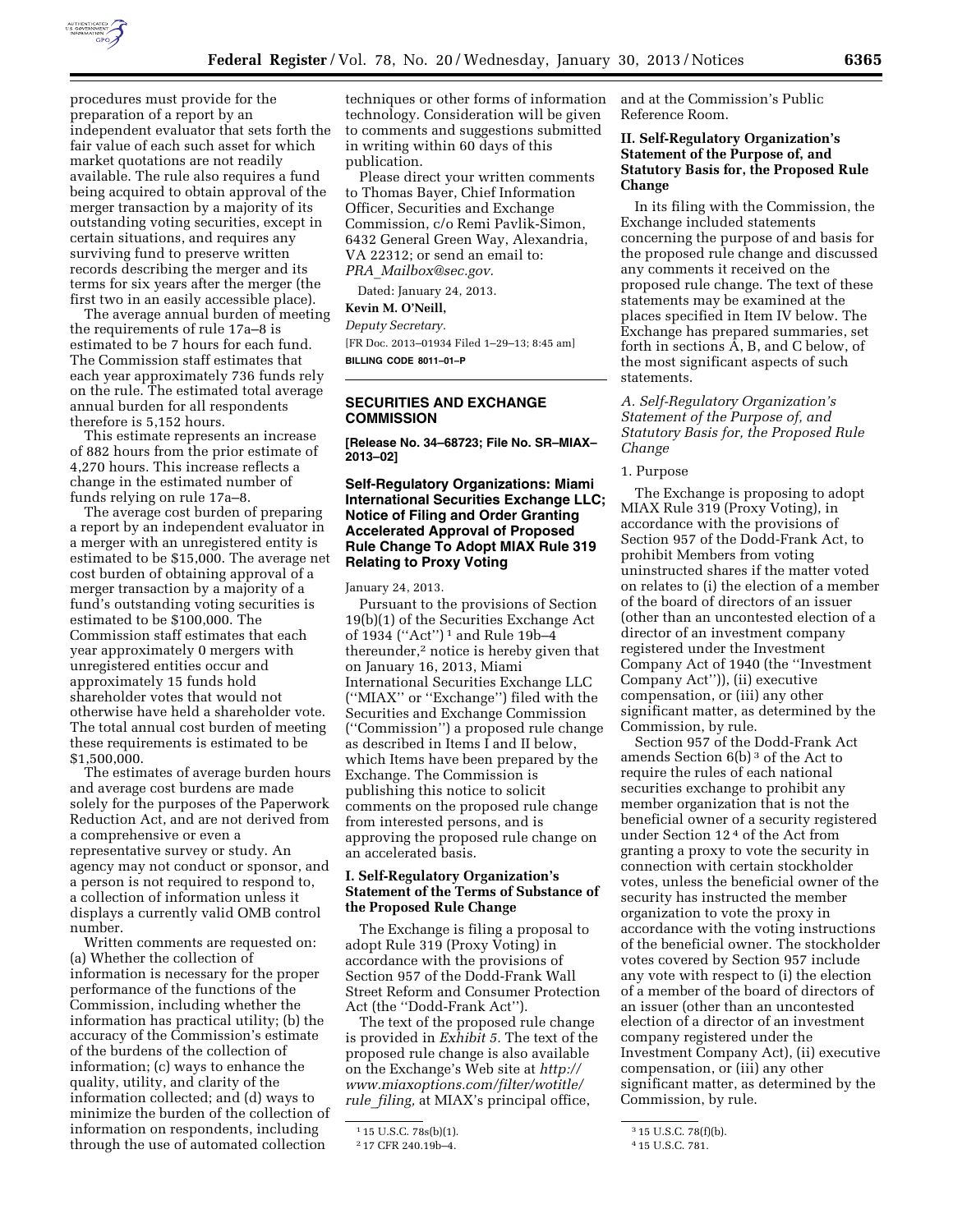Accordingly, in order to carry out the requirements of Section 957 of the Dodd-Frank Act, the Exchange proposes to adopt proposed MIAX Rule 319 to prohibit any Member from giving a proxy to vote stock that is registered in its name, unless: (i) Such Member is the beneficial owner of such stock; (ii) pursuant to the written instructions of the beneficial owner; or (iii) pursuant to the rules of any national securities exchange or association of which it is a member provided that the records of the Member clearly indicate the procedure it is following. The Exchange is proposing to adopt these rules because other national securities exchanges and associations do allow proxy voting under certain limited circumstances while the current Exchange Rules are silent on such matters. Therefore, a Member that is also a member of another national securities exchange or association may vote the shares held for a customer when allowed under its membership at another national securities exchange or association, provided that the records of the Member clearly indicate the procedure it is following.

Notwithstanding the forgoing, a Member that is not the beneficial owner of a security registered under Section 12 of the Act is prohibited from granting a proxy to vote the security in connection with a shareholder vote with respect to the election of a member of the board of directors of an issuer (except for a vote with respect to uncontested election of a member of the board of directors of any investment company registered under the Investment Company Act), executive compensation, or any other significant matter, as determined by the Commission, by rule, unless the beneficial owner of the security has instructed the Member to vote the proxy in accordance with the voting instructions of the beneficial owner.

The Exchange notes that proposed MIAX Rule 319 is identical to International Securities Exchange (''ISE'') Rule 421; and proposed MIAX Rule 319(a) is based on NYSE Arca, Inc. (''NYSE Arca'') Rule 9.4, Financial Industry Regulatory Authority (''FINRA'') Rule 2251; and proposed MIAX Rule 319(b) is based on Nasdaq Rule 2251(d).

#### 2. Statutory Basis

MIAX believes that its proposed rule change is consistent with Section 6(b) of the Act<sup>5</sup> in general, and furthers the objectives of Section 6(b)(5) of the Act 6 in particular. The Exchange believes

that proposed Rule 319(a) will provide clarity to MIAX members going forward on whether broker discretionary voting is permitted by MIAX members under limited circumstances when the MIAX member is also a member of another national securities exchange that permits broker discretionary voting.

The Exchange believes that proposed Rule 319(b) is consistent with Section  $6(b)(10)<sup>7</sup>$  of the Act, which requires that national securities exchanges adopt rules prohibiting members that are not beneficial holders of a security from voting uninstructed proxies with respect to the election of a member of the board of directors of an issuer (except for uncontested elections of directors for companies registered under the Investment Company Act), executive compensation, or any other significant matter, as determined by the Commission by rule. The Exchange believes that proposed Rule 319(b) is consistent with Section 6(b)(10) of the Act because it adopts provisions that comply with that section.

The Exchange also believes that proposed Rule 319(b) is consistent with Section  $6(b)(5)^8$  of the Act, which provides, among other things, that the rules of the Exchange must be designed to promote just and equitable principles of trade, remove impediments to and perfect the mechanism of a free and open market and a national market system, and, in general, to protect investors and the public interest, and are not designed to permit unfair discrimination between customers, issuers, brokers, or dealers. The Exchange is adopting this proposed rule to comply with the requirements of Section 957 of the Dodd-Frank Act, and therefore believes the proposed rule to be consistent with the Exchange Act, particularly with respect to the protection of investors and the public interest.

### *B. Self-Regulatory Organization's Statement on Burden on Competition*

The Exchange does not believe that the proposed rule change will impose any burden on competition not necessary or appropriate in furtherance of the purposes of the Act. The propose (sic) rule would allow the Exchange to implement Section 957 of the Dodd-Frank Act and adopt rules consistent with Section 6(b)(10) of the Act, which is applicable to all national securities exchanges and national securities

association (sic).9 The Exchange notes this proposed rule does not go outside of the scope of the rules of other national securities (sic). Additionally, consistency among the various proxy voting rules governing national securities exchanges reduces the possibility of any regulatory arbitrage on the part of a market participant seeking a forum with a lower regulatory requirement.

## *C. Self-Regulatory Organization's Statement on Comments on the Proposed Rule Change Received From Members, Participants, or Others*

Written comments were neither solicited nor received.

### **III. Solicitation of Comments**

Interested persons are invited to submit written data, views, and arguments concerning the foregoing, including whether the proposed rule change is consistent with the Act. Comments may be submitted by any of the following methods:

#### *Electronic Comments*

• Use the Commission's Internet comment form (*[http://www.sec.gov/](http://www.sec.gov/rules/sro.shtml)  [rules/sro.shtml](http://www.sec.gov/rules/sro.shtml)*); or

• Send an email *[to rule](mailto:torule-comments@sec.gov)[comments@sec.gov.](mailto:torule-comments@sec.gov)* Please include File Number SR–MIAX–2013–02 on the subject line.

#### *Paper Comments*

• Send paper comments in triplicate to Elizabeth M. Murphy, Secretary, Securities and Exchange Commission, 100 F Street NE., Washington, DC 20549–1090.

All submissions should refer to File Number SR–MIAX–2013–02. This file number should be included on the subject line if email is used. To help the Commission process and review your comments more efficiently, please use only one method. The Commission will post all comments on the Commission's Internet Web site (*[http://www.sec.gov/](http://www.sec.gov/rules/sro.shtml)  [rules/sro.shtml](http://www.sec.gov/rules/sro.shtml)*).

Copies of the submission, all subsequent amendments, all written statements with respect to the proposed rule change that are filed with the Commission, and all written communications relating to the proposed rule change between the Commission and any person, other than those that may be withheld from the public in accordance with the provisions of 5 U.S.C. 552, will be available for Web site viewing and

<sup>5</sup> 15 U.S.C. 78f(b).

<sup>6</sup> 15 U.S.C. 78f(b)(5).

<sup>7</sup> 15 U.S.C. 78f(b)(10)

<sup>8</sup> 15 U.S.C. 78f(b)(5).

<sup>9</sup>The Commission notes that Section 6(b)(10) of the Act, 15 U.S.C. 78f(b)(10), does not apply to national securities associations.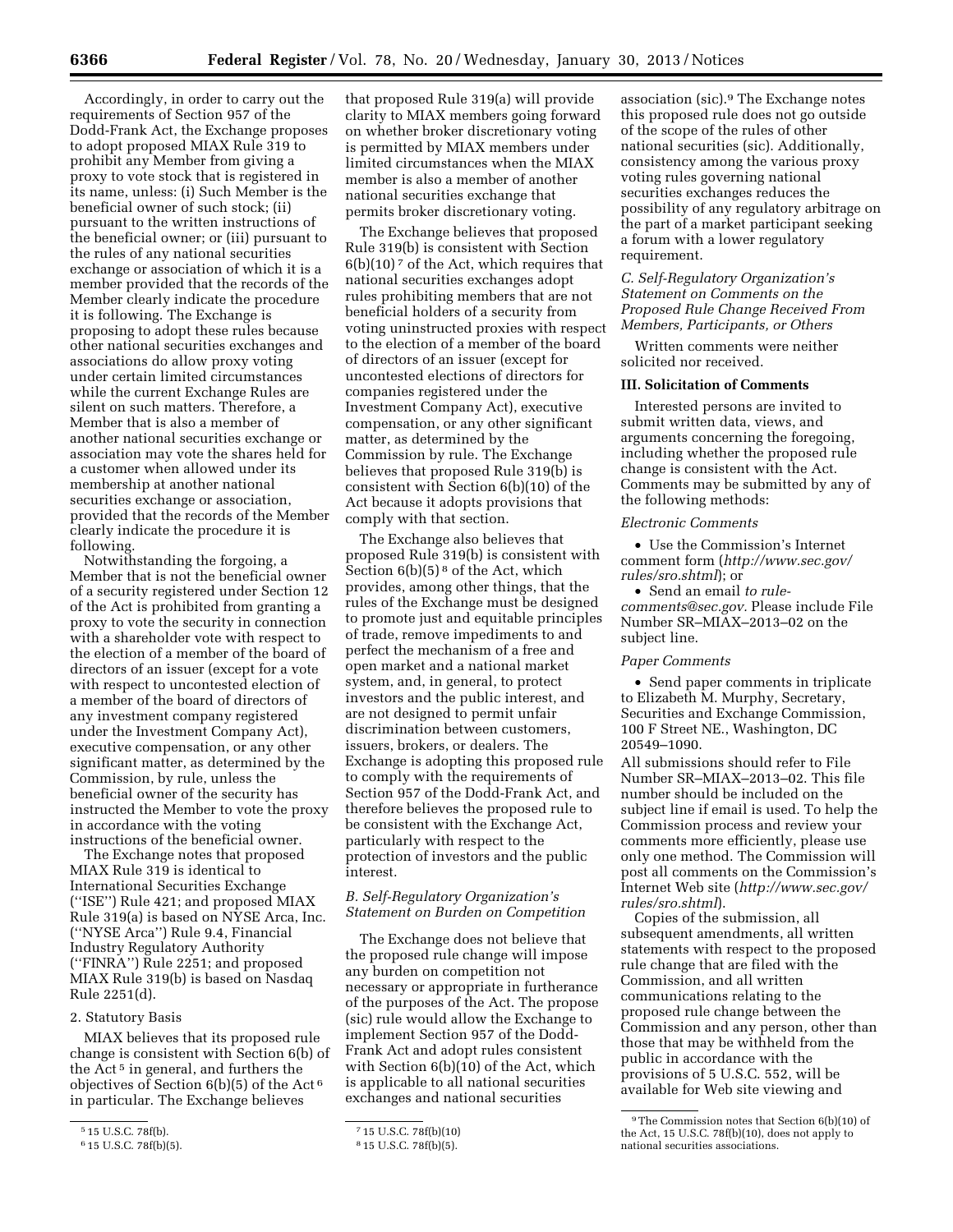printing in the Commission's Public Reference Room, 100 F Street, NE., Washington, DC 20549, on official business days between the hours of 10:00 a.m. and 3:00 p.m. Copies of the filing also will be available for inspection and copying at the principal office of the Exchange. All comments received will be posted without change; the Commission does not edit personal identifying information from submissions. You should submit only information that you wish to make available publicly.

All submissions should refer to File Number SR–MIAX–2013–02 and should be submitted on or before February 20, 2013.

### **IV. Commission's Findings and Order Granting Accelerated Approval of the Proposed Rule Change**

In its filing, the Exchange requested that the Commission approve the proposal on an accelerated basis so that the Exchange could immediately comply with the requirements imposed by the Dodd-Frank Act, and because the proposed rule text is based upon, among others, ISE Rule 421.10 After careful consideration, the Commission finds that the proposed rule change is consistent with the requirements of the Act and the rules and regulations thereunder applicable to a national securities exchange.<sup>11</sup>

The Commission believes that proposed Rule 319(a) is consistent with Section  $6(b)(5)^{12}$  of the Act, which provides, among other things, that the rules of the Exchange must be designed to promote just and equitable principles of trade, remove impediments to and perfect the mechanism of a free and open market and a national market system, and, in general, to protect investors and the public interest, and are not designed to permit unfair discrimination between customers, issuers, brokers, or dealers.

Under proposed Rule 319(a), a Member shall be prohibited from voting uninstructed shares unless (1) that Member is the beneficial owner of the stock; (2) pursuant to the written instructions of the beneficial owner; or (3) pursuant to the rules of any national securities exchange or association of which it is also a member, provided that the Member's records clearly indicate the procedure it is following. This

provision is based on ISE Rule 421, which was previously approved by the Commission.13 The Commission notes that the proposed change will provide clarity to Exchange Members going forward on whether broker discretionary voting is permitted by Exchange Members under limited circumstances when the Member is also a member of another national securities exchange that permits broker discretionary voting. In approving this portion of the proposal, the Commission notes that Rule 319(a) is consistent with the approach taken under the rules of other national securities exchanges or national securities association, and for Exchange Members who are not also members of another national securities exchange prohibits broker discretionary voting on any matter, consistent with investor protection and the public interest under Section 6(b)(5) of the Act.14

The Commission believes that proposed Rule 319(b) is consistent with Section  $6(b)(10)^{15}$  of the Act, which requires that national securities exchanges adopt rules prohibiting members that are not beneficial holders of a security from voting uninstructed proxies with respect to the election of a member of the board of directors of an issuer (except for uncontested elections of directors for companies registered under the Investment Company Act), executive compensation, or any other significant matter, as determined by the Commission by rule.

The Commission believes that proposed Rule 319(b) is consistent with Section 6(b)(10) of the Act because it adopts new language that complies with that section. As noted in the accompanying Senate Report, Section 957, which enacted Section 6(b)(10), reflects the principle that ''final vote tallies should reflect the wishes of the beneficial owners of the stock and not be affected by the wishes of the broker that holds the shares.'' 16 The proposed rule change will make the Exchange compliant with the new requirements of Section 6(b)(10) by specifically prohibiting broker-dealers, who are not beneficial owners of a security, from voting uninstructed shares in connection with a shareholder vote on the election of a member of the board of directors of an issuer (except for a vote with respect to the uncontested election of a member of the board of directors of any investment company registered under the Investment Company Act of

1940), executive compensation, or any other significant matter, as determined by the Commission by rule, unless the member receives voting instructions from the beneficial owner of the shares.17

The Commission also believes that proposed Rule 319(b) is consistent with Section  $6(b)(5)^{18}$  of the Act, which provides, among other things, that the rules of the Exchange must be designed to promote just and equitable principles of trade, remove impediments to and perfect the mechanism of a free and open market and a national market system, and, in general, to protect investors and the public interest, and are not designed to permit unfair discrimination between customers, issuers, brokers, or dealers.

The Commission believes that the rule assures that shareholder votes on the election of the board of directors of an issuer (except for a vote with respect to the uncontested election of a member of the board of directors of any investment company registered under the Investment Company Act of 1940) and on executive compensation matters are made by those with an economic interest in the company, rather than by a broker that has no such economic interest, which should enhance corporate governance and accountability to shareholders.19

Based on the above, the Commission finds that the Exchange's proposal will further the purposes of Sections 6(b)(5) and 6(b)(10) of the Act because it should enhance corporate accountability to shareholders while also serving to fulfill the Congressional intent in adopting Section 6(b)(10) of the Act.

The Commission also finds good cause, pursuant to Section 19(b)(2) of the Act,20 for approving the proposed rule change prior to the 30th day after the date of publication of notice in the **Federal Register**. The Commission believes that good cause exists to grant accelerated approval to proposed Rule 319(a), because this proposed rule will conform the Exchange rule to ISE Rule

19As the Commission stated in approving New York Stock Exchange (''NYSE'') rules prohibiting broker voting in the election of directors, having those with an economic interest in the company vote the shares, rather than the broker who has no such economic interest, furthers the goal of enfranchising shareholders. *See* Securities Exchange Act Release No. 60215 (July 1, 2009), 74 FR 33293 (July 10, 2009) (SR–NYSE–2006–92). 20 15 U.S.C. 78s(b)(2).

<sup>10</sup>*See* Securities Exchange Act Release No. 63139 (October 20, 2010), 75 FR 65680 (October 26, 2010) (SR–ISE–2010–99).

<sup>11</sup> In approving this rule change, the Commission notes that it has considered the proposed rule's impact on efficiency, competition, and capital formation. *See* 15 U.S.C. 78c(f).

<sup>12</sup> 15 U.S.C. 78f(b)(5).

<sup>13</sup>*See supra* note 10.

<sup>14</sup> 15 U.S.C. 78f(b)(5).

<sup>15</sup> 15 U.S.C. 78f(b)(10).

<sup>16</sup>*See* S. Rep. No. 111–176, at 136 (2010).

<sup>17</sup>The Commission has not, to date, adopted rules concerning other significant matters where uninstructed broker votes should be prohibited, although it may do so in the future. Should the Commission adopt such rules, we would expect the Exchange to adopt coordinating rules promptly to comply with the statute.

<sup>18</sup> 15 U.S.C. 78f(b)(5).